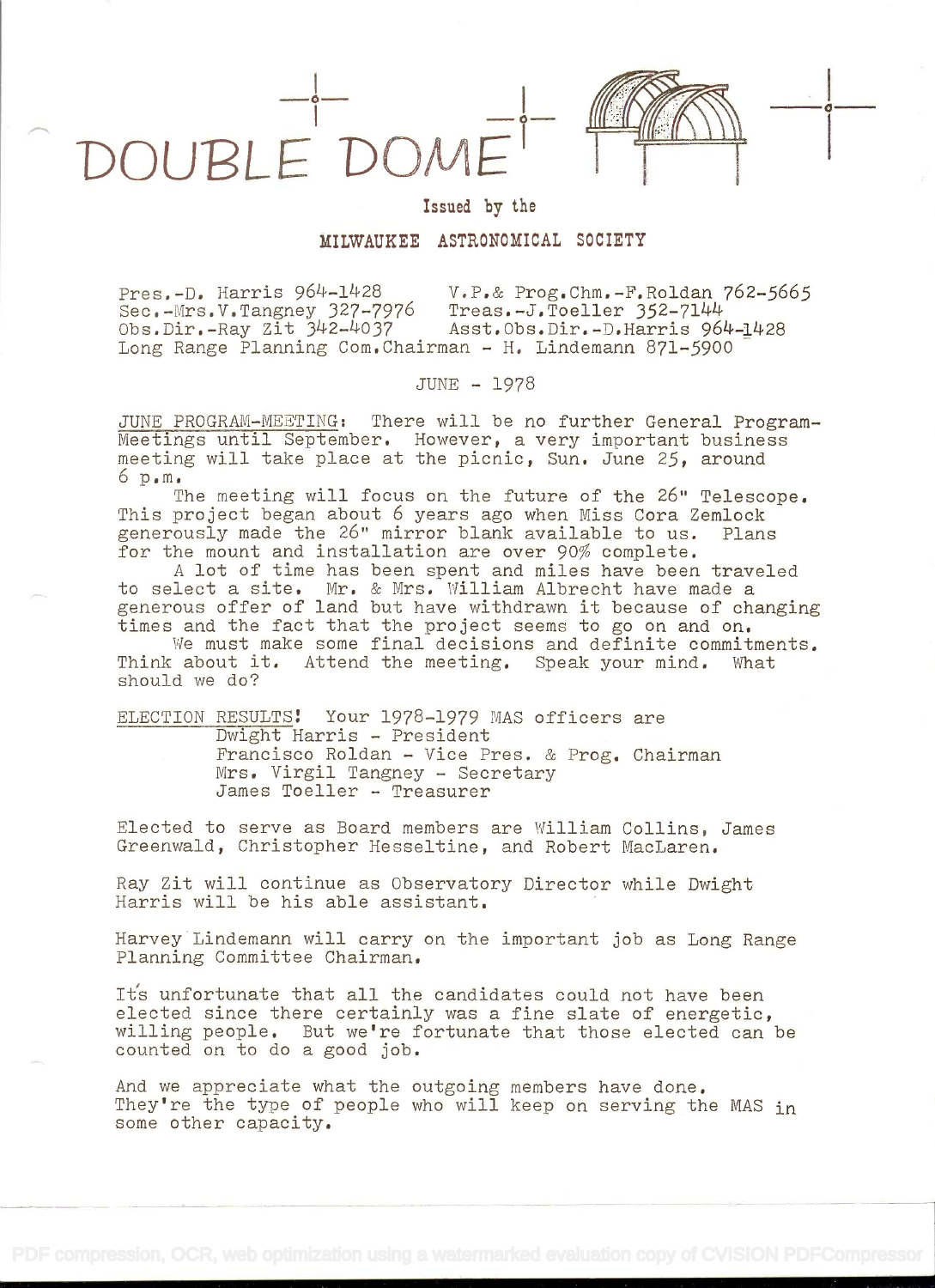OPEN HOUSE: Plans have been put into action to prepare for this important annual event.

The last three Monday nights in July and all the Monday nights in August have been reserved for the general public to visit us and enjoy the programs and facilities.

Again, Long Range Planning Committee Chairman Harvey Lindemann is asking for assistance; telescope operators, aides, booksellers, people to do work as required.

And Harv would like operators to bring privately owned smaller 'scopes of any size or type. All visitors are potential future members, but they may get the impression, after seeing our large instruments, that the cost of astronomy as a hobby is prohibitive, and so may be turned off.

Two more things; l) Bring a lower power  $1\frac{1}{4}$ " eyepiece for use in the Portascopes-mark it to assure its return. 2) Lots of help is needed Sat., July 15, for pre-Open House clean-up day. Lets make the buildings and grounds look nice to impress the many expected guests.

ANNUAL PICNIC: Relax: Put your tools and cares away for a few hours. Join your fellow members at the annual MAS picnic. Sunday, June 25, starting at 2 p.m. Bring your own goodies; the society will provide free soda, pop, coffee, cake, or whatever someone brings to share. And someone is sure to organize a volleyball game!

Usually we get together around  $4$  p.m. to eat. A very important business meeting concerning the future of the 26" Telescope will begin at 6 (be sure to read the first item in this newsletter).

Since we're going to have perfect weather and clear skies, bring your 'scopes. A lot of planets are visible now.

AVOID A BILL - Pay your MAS dues before September  $l$ , the Society's fiscal new year. You'll save the treasury some postage and reap the benefits of another year of instructive meetings, monthly issues of Sky and Telescope, observing privileges, etc,

Lest you've forgotten, individual memberships are \$20, Family Plans \$20 plus \$1 for each additional family member, \$15 for Non-Residents, \$12.50 for Juniors under 16, as of Sept. 1, 1978, and \$7.50 for Founder Members. Contributions and pledges to the 26" Telescope fund are also welcome.

Make your remittance payable to the Milwaukee Astronomical Society and send it to James Toeller, 407 W. Mall Rd., Milw., Wis. 53217.

DON'T EXPECT ANY MORE DOUBLEDOMES until September

#### CALENDAR

- Annual Picnic: Sunday, June 25, 2 p.m. at the Observatory. See picnic item.
- $-$  Staff Meeting  $-$  Wed., July 5, 7:30 p.m. at the Observatory. R. Berry and J. Toeller will feature mirror grinding. Call R. Zit (342-4037) about Aug. & Sept. first Wed. meetings.